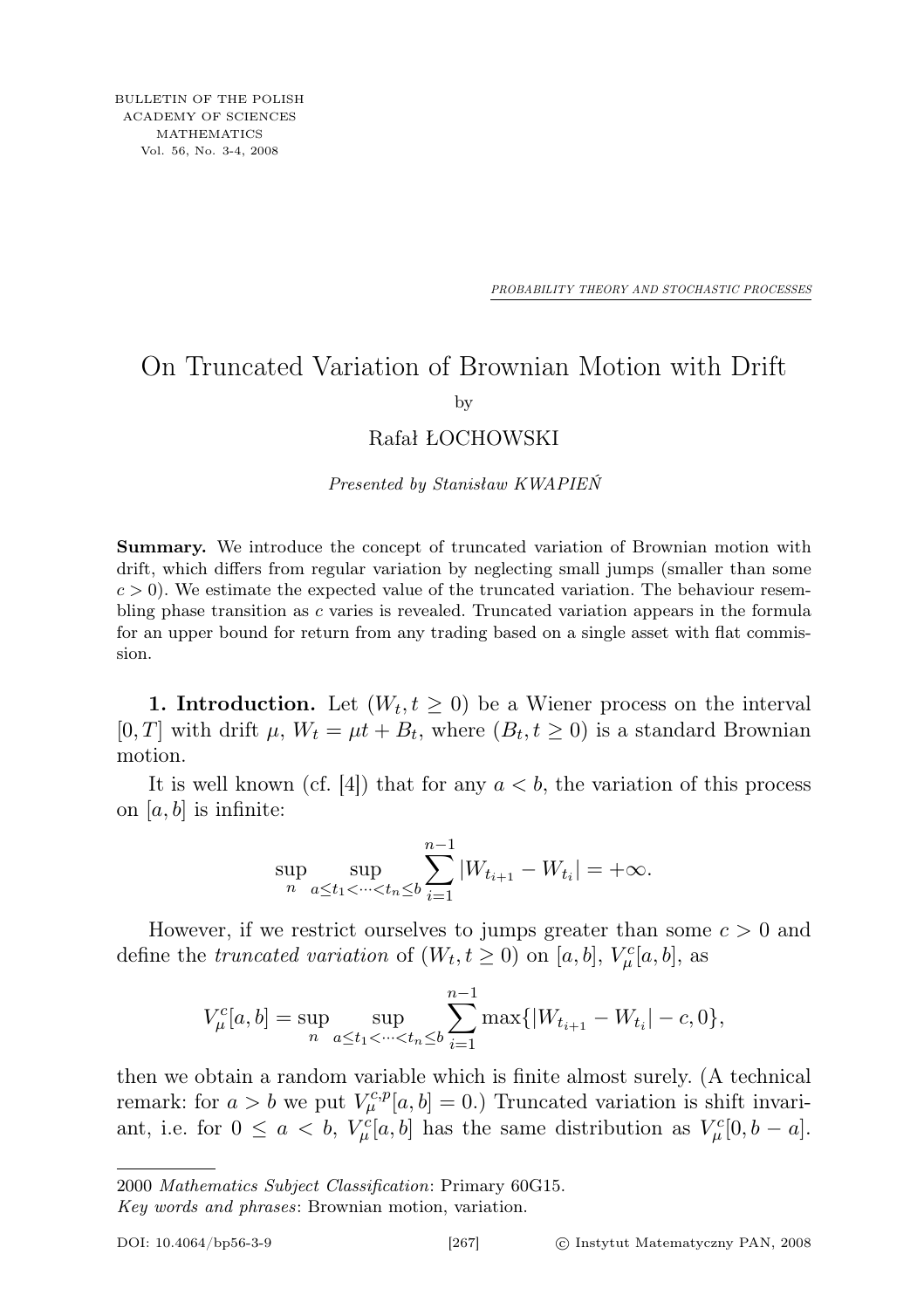However, this functional is no longer additive, i.e. for  $0 \le a < b < d$  we do not have a.s. the equality

$$
V_{\mu}^{c}[a,d] = V_{\mu}^{c}[a,b] + V_{\mu}^{c}[b,d].
$$

In this paper we will estimate, up to universal constants, the expected value of  $V^c_\mu[0,T]$ , i.e. we will find a function of parameters  $\mu$ , c and T,  $F(\mu, c, T)$ , such that the ratio  $\mathbb{E} V^c_\mu[0,T]/F(\mu, c, T)$  is separated from 0 and infinity. We give some numerical constants for this separation, but we do not attempt to obtain the best possible ones.

Since the truncated variation has the same value for the process  $(W_t,$  $t \geq 0$ ) as for the process  $(-W_t, t \geq 0)$ , we will assume  $\mu \geq 0$ . Let us also define

$$
\chi(c,\mu) = \sqrt{\frac{e^{2\mu c} - 1 - 2\mu c}{2\mu^2}} = c\sqrt{1 + \frac{2}{3}\mu c + \cdots}.
$$

The function F has the form

$$
F(\mu, c, T) = \begin{cases} T/c + \mu T & \text{if } \sqrt{T} \ge \chi(c, \mu); \\ 2\sqrt{T} + \mu T - c & \text{if } c - \mu T \le \sqrt{T} < \chi(c, \mu); \\ T^{3/2} \frac{\exp(-(c - \mu T)^2 / (2T))}{(c - \mu T)^2} & \text{if } \sqrt{T} \le c - \mu T. \end{cases}
$$

If we notice that  $\chi(c, \mu)$  is of order c when  $\mu c \leq 1$  and of order  $e^{\mu c}/\mu$  when  $\mu c \geq 1$  we get even simpler formulae than above.

Thus  $\mathbb{E} V^c_\mu[0,T]$  reveals some interesting behaviour. It is approximately linear in  $T$  for large  $T$  but decreases rapidly for small  $T$ . Small changes of  $c$ may also lead to dramatic changes of  $V^c_\mu[0,T]$ .

Truncated variation appears naturally when profit from a trading strategy based on a single asset is considered in the presence of transaction costs. If the dynamics of the prices of the asset,  $P_t$ , is a geometric Brownian motion process,  $P_t = \exp(\mu t + \sigma B_t)$ , and the cost of every transaction dealing with this asset is proportional to the value of the transaction  $(\text{flat})$ commission), then the highest possible rate of return from any trading of this single asset during the time interval  $[0, T]$  is bounded from above by  $\exp(\sigma V_{\mu/\sigma}^{c/\sigma}([0,T])) - 1$  with  $c = \ln \frac{1+\gamma}{1-\gamma}$ , where  $\gamma$  is the fraction of the transaction value paid for commission.

The paper is organized as follows. In the next section estimates of the expected value of the truncated variation for long time intervals are presented and in the last section we deal with short time intervals. In the appendix we explain how truncated variation appears in the upper bound for return from trading a single asset in the geometric Brownian motion model.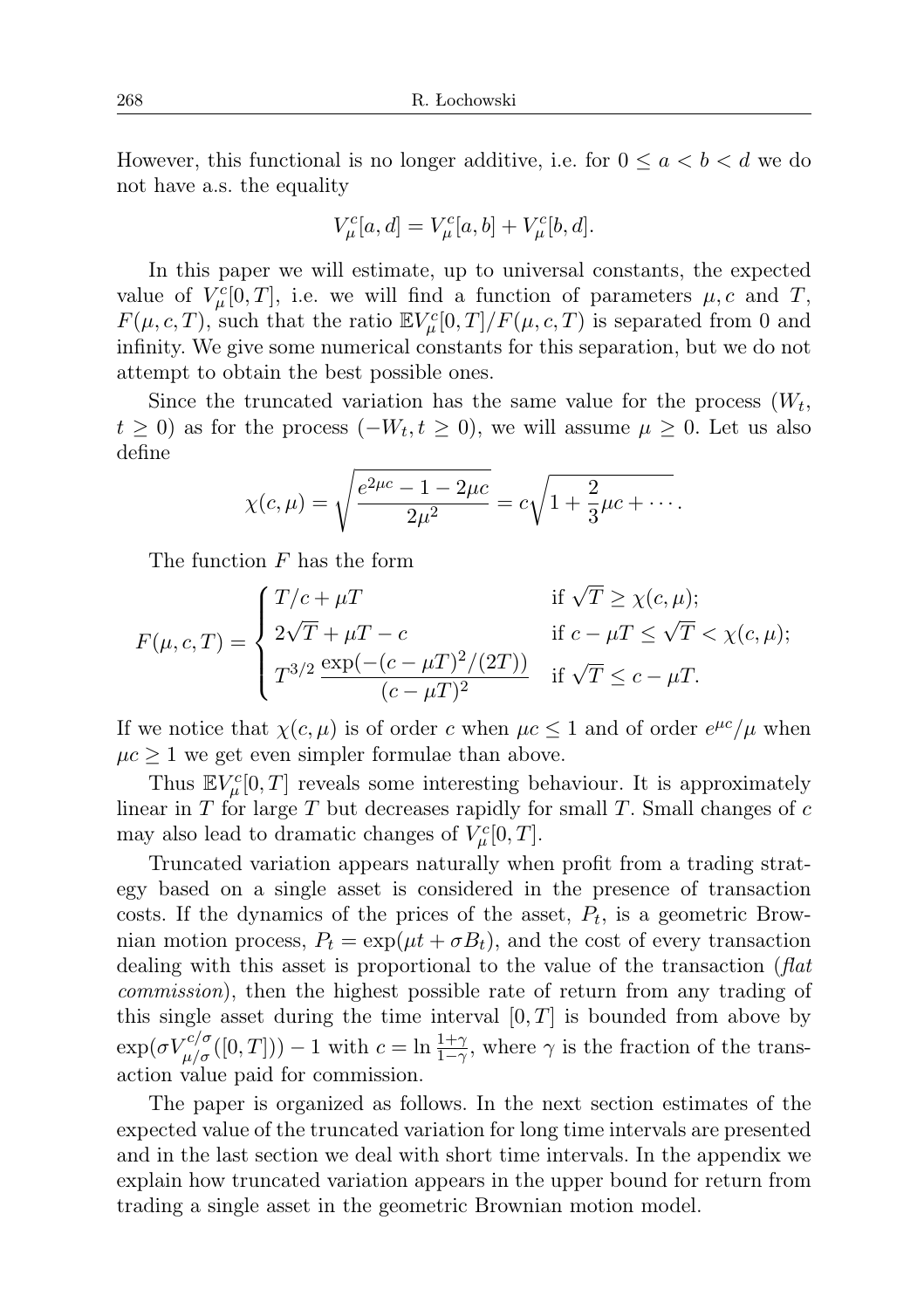2. Preparatory lemmas and estimates for long time intervals. In order to estimate  $\mathbb{E} V^c_\mu[a,b]$  we first define

$$
T_c = \inf\{t \ge 0 : W_t \le \sup_{0 \le s \le t} W_s - c\},\
$$

i.e.  $T_c$  is the first time the process  $W_t$  drops below its maximum to date by c.

Let  $T_{\text{sup}}^c$  be the last instant when the maximum of  $W_t$  on  $[0, T_c]$  is attained, and let  $T_{\text{inf}}^c \leq T_{\text{sup}}^c$  be such that  $W_{T_{\text{inf}}^c} = \inf_{0 \leq s \leq T_{\text{sup}}^c} W_s$ .

In order to ease notation we put  $(a)_+ = \max\{a, 0\}$  for any real a. Let us start with the following

LEMMA 1. The random time  $T_c$  is a stopping time which is a.s. finite, and

(2.1) 
$$
V_{\mu}^{c}[0,T_{c}] = (W_{T_{\text{sup}}^{c}} - W_{T_{\text{inf}}^{c}} - c)_{+}.
$$

*Proof.* By results of Taylor (cf. [7]) we know that  $\mathbb{E}T_c < \infty$ , which immediately yields  $T_c < \infty$  a.s.

Now we prove (2.1). Let  $0 \leq t_1 < \cdots < t_l \leq T_c$  be a partition of the random interval [0,  $T_c$ ]. For any  $1 \leq i \leq j \leq l$  we have  $W_{t_i} - W_{t_i} \geq -c$ , hence  $(|W_{t_{i+1}} - W_{t_i}| - c)_+ > 0$  if and only if  $W_{t_{i+1}} > W_{t_i} + c$ . Let  $j < k$ be two consecutive indices such that  $W_{t_{j+1}} > W_{t_j} + c$  and  $W_{t_{k+1}} > W_{t_k} + c$ . Then

$$
\begin{aligned} (|W_{t_{k+1}} - W_{t_k}| - c)_+ + (|W_{t_{j+1}} - W_{t_j}| - c)_+ \\ &= W_{t_{k+1}} - W_{t_j} - c - (W_{t_k} - W_{t_{j+1}} + c) \\ &\le W_{t_{k+1}} - W_{t_j} - c = (|W_{t_{k+1}} - W_{t_j}| - c)_+ .\end{aligned}
$$

Iterating the above procedure we obtain

$$
\sum_{i=1}^{l-1} (|W_{t_{i+1}} - W_{t_i}| - c)_+ \le (W_{T_{\text{sup}}^c} - W_{T_{\text{inf}}^c} - c)_+.
$$

Taking the supremum over all partitions  $0 \leq t_1 < \cdots < t_l \leq T_c$  we get  $V_{\mu}^{c}[0,T_c] \leq (W_{T_{\text{sup}}^c} - W_{T_{\text{inf}}^c} - c)$ . Since the opposite inequality is obvious, we finally get  $(2.1)$ .

We also have

LEMMA 2. The following inequalities hold:

(2.2) 
$$
V_{\mu}^{c}([0,T]) \leq V_{\mu}^{c}[0,T_{c}] + c + V_{\mu}^{c}[T_{c},T],
$$

(2.3) 
$$
V_{\mu}^{c}([0,T]) \leq V_{\mu}^{c}[0,T_{c}] + \left(W_{T_{\sup}^{c}} - \inf_{T_{c} \leq t \leq T} W_{t} - c\right)_{+} + V_{\mu}^{c}[T_{c},T].
$$

*Proof.* Since for  $T_c \geq T$  the inequalities (2.2) and (2.3) are self-evident, we will assume  $T_c < T$ .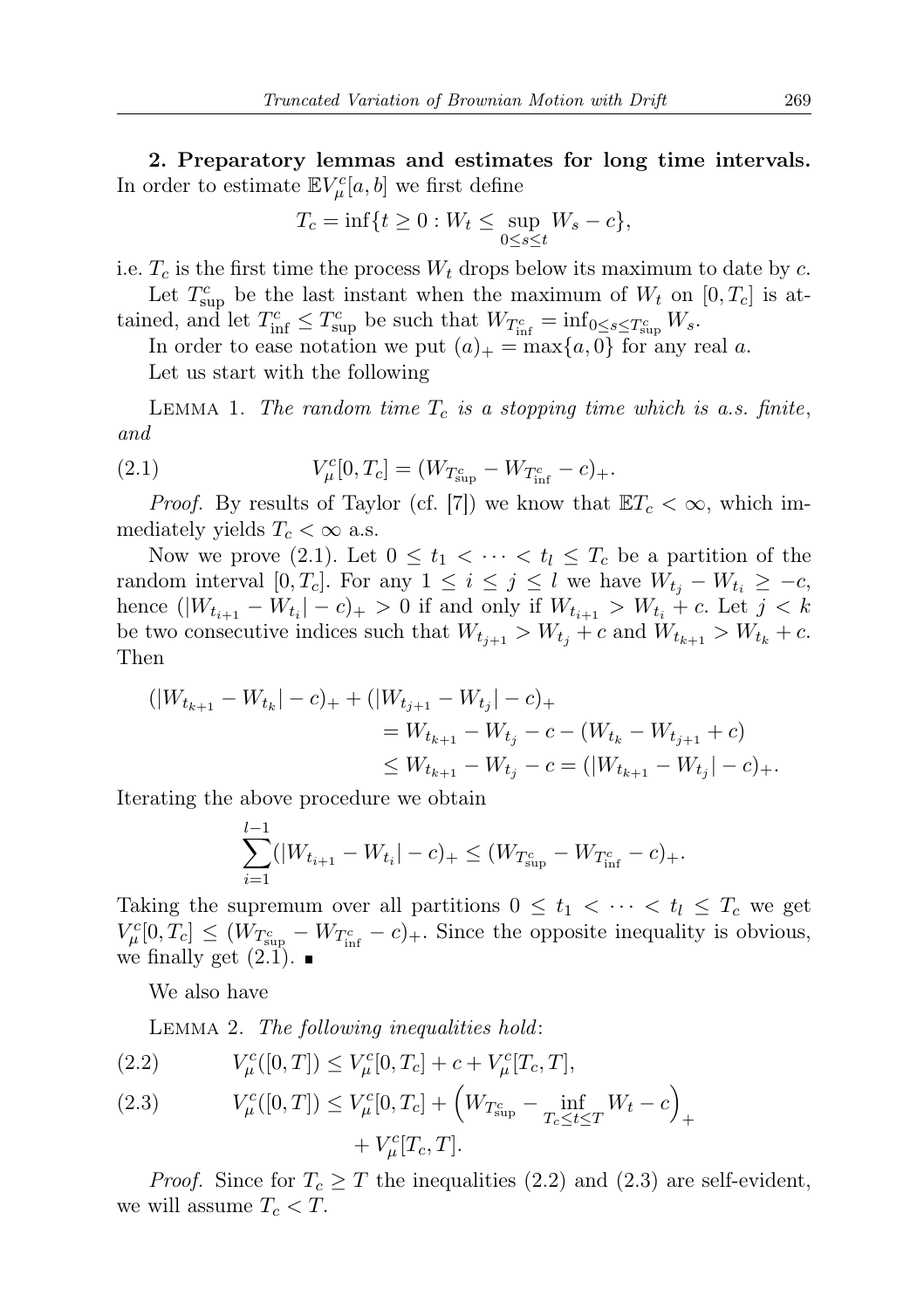We will prove that for any partition  $0 \leq t_1 < \cdots < t_n \leq T$  of the interval [0, T] and  $S = \sum_{i=1}^{n-1} (|W_{t_{i+1}} - W_{t_i}| - c)_+$  we have

(2.4) 
$$
S \le V_{\mu}^{c}[0, T_{c}] + c + V_{\mu}^{c}[T_{c}, T]
$$

and

(2.5) 
$$
S \le V_{\mu}^{c}[0,T_{c}] + \left( \left| W_{T_{\text{sup}}^{c}} - \inf_{T_{c} \le t \le T} W_{t} \right| - c \right)_{+} + V_{\mu}^{c}[T_{c},T].
$$

Taking the supremum over all partitions  $0 \le t_1 < \cdots < t_n \le T$  in (2.4) and  $(2.5)$  we obtain  $(2.2)$  and  $(2.3)$  respectively.

Let  $0 \le t_1 < \cdots < t_n \le T$ . If  $t_n < T_c$  then  $(2.4)$  and  $(2.5)$  are obvious, hence we may assume that  $t_l \leq T_c < t_{l+1}$  for some  $l < n$ . Further, let us set

$$
S_1 = \sum_{i=1}^{l-1} (|W_{t_{i+1}} - W_{t_i}| - c)_+ \le V^c_\mu[0, T_c],
$$
  

$$
S_2 = \sum_{i=l+1}^{n-1} (|W_{t_{i+1}} - W_{t_i}| - c)_+ \le V^c_\mu[T_c, T].
$$

Since

$$
S = S_1 + (|W_{t_{l+1}} - W_{t_l}| - c)_+ + S_2,
$$

we may assume that  $(|W_{t_{l+1}} - W_{t_l}| - c)_+ > 0$ . Hence  $W_{t_{l+1}} > W_{t_l} + c$  or  $W_{t_{l+1}} < W_{t_l} - c.$ 

Let us consider a few cases.

•  $W_{t_{l+1}} > W_{t_l} + c$  and  $W_{t_l} \geq W_{T_c}$ . In this case

$$
(|W_{t_{l+1}} - W_{t_l}| - c)_+ \leq (|W_{t_{l+1}} - W_{T_c}| - c)_+
$$

and we have  $(|W_{t_{l+1}} - W_{T_c}| - c)_+ + S_2 \leq V^c_\mu[T_c, T]$  so

$$
S = S_1 + (|W_{t_{l+1}} - W_{t_l}| - c)_+ + S_2 \le V^c_\mu[0, T_c] + V^c_\mu[T_c, T].
$$

•  $W_{t_{l+1}} > W_{t_l} + c$ ,  $W_{t_l} < W_{T_c} = W_{T_{\text{sup}}^c} - c$  and  $W_{t_{l+1}} \leq W_{T_{\text{sup}}^c}$ . In this case  $t_l < T_{\text{sup}}^c$  (since for  $T_{\text{sup}}^c \le t \le T_c$ ,  $W_t \ge W_{T_c}$ ) and

$$
(|W_{t_{l+1}} - W_{t_l}| - c)_+ \leq (|W_{T_{\sup}^c} - W_{t_l}| - c)_+.
$$

Just as before,  $S_1 + (|W_{T_{\text{sup}}^c} - W_{t_l}| - c)_+ \leq V^c_\mu[0, T_c]$  and

$$
S = S_1 + (|W_{t_{l+1}} - W_{t_l}| - c)_+ + S_2 \le V^c_\mu[0, T_c] + V^c_\mu[T_c, T].
$$

•  $W_{t_{l+1}} > W_{t_l} + c$ ,  $W_{t_l} < W_{T_c} = W_{T_{\text{sup}}^c} - c$  and  $W_{t_{l+1}} > W_{T_{\text{sup}}^c}$ . In this case again  $t_l < T_{\text{sup}}^c$  and

$$
(|W_{t_{l+1}} - W_{t_l}| - c)_+ = W_{t_{l+1}} - W_{t_l} - c = W_{t_{l+1}} - W_{T_c} + W_{T_{\sup}} - W_{t_l} - 2c
$$
  
= 
$$
(|W_{T_{\sup}} - W_{t_l}| - c)_+ + (|W_{t_{l+1}} - W_{T_c}| - c)_+.
$$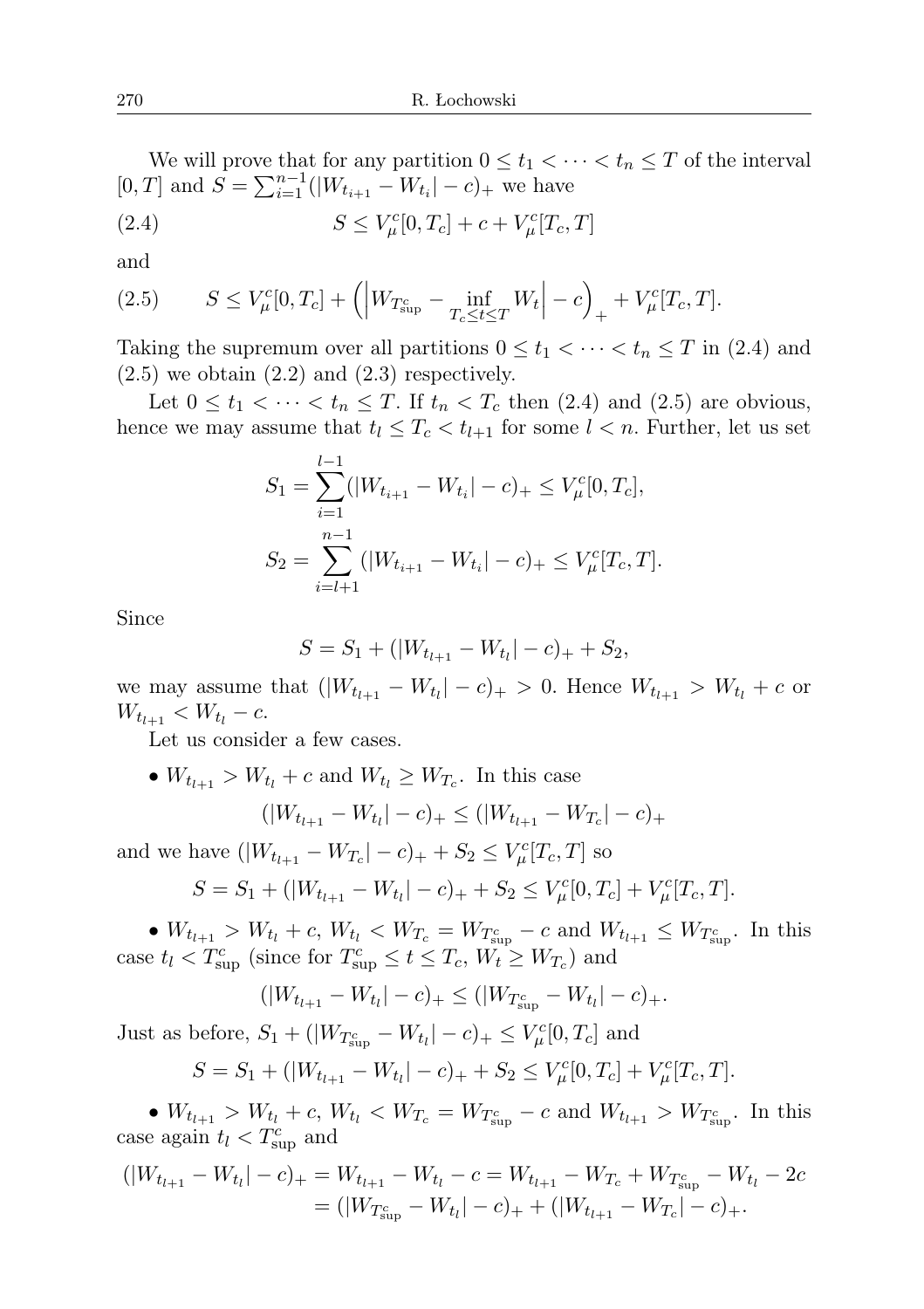Again 
$$
S_1 + (|W_{T_{\text{sup}}^c} - W_{t_l}| - c)_+ \leq V_{\mu}^c[0, T_c]
$$
 as well as  $(|W_{t_{l+1}} - W_{T_c}| - c)_+ + S_2$   
\n $\leq V_{\mu}^c[T_c, T]$ , so we get  
\n $S = S_1 + (|W_{t_{l+1}} - W_{t_l}| - c)_+ + S_2 \leq V_{\mu}^c[0, T_c] + V_{\mu}^c[T_c, T]$ .  
\n•  $W_{t_{l+1}} < W_{t_l} - c$ . In this case  $|W_{t_{l+1}} - W_{t_l}| > c$ , hence  
\n $(|W_{t_{l+1}} - W_{t_l}| - c)_+ = |W_{t_{l+1}} - W_{t_l}| - c$   
\n $\leq (|W_{T_c} - W_{t_l}| - c) + c + (|W_{t_{l+1}} - W_{T_c}| - c)$   
\n $\leq (|W_{T_c} - W_{t_l}| - c)_+ + c + (|W_{t_{l+1}} - W_{T_c}| - c)_+$ .

We also have

$$
(|W_{t_{l+1}} - W_{t_l}| - c)_+ \leq (|W_{T_{\text{sup}}^c} - \inf_{T_c \leq t \leq T} W_t| - c)_+.
$$

Thus we get  $(2.4)$  and  $(2.5)$ , completing the proof.  $\blacksquare$ 

We will also need the following

LEMMA 3. For any  $\mu \geq 0$  and  $c > 0$ ,

$$
P\left(T_c < \frac{1}{2} \mathbb{E} T_c\right) \le \frac{7}{8}.
$$

*Proof.* By results of Taylor (cf. [7]),  $T_c$  has the following moment generating function:

$$
\mathbb{E}\exp(-\beta T_c) = \frac{\sqrt{\mu^2 + 2\beta} \exp(-\mu c)}{\sqrt{\mu^2 + 2\beta} \cosh(\sqrt{\mu^2 + 2\beta}c) - \mu \sinh(\sqrt{\mu^2 + 2\beta}c)}.
$$

From the above formula one can derive moments of  $T_c$ :

$$
\mathbb{E}T_c = \begin{cases} (e^{2\mu c} - 1 - 2\mu c)/(2\mu^2) & \text{for } \mu > 0\\ c^2 & \text{for } \mu = 0 \end{cases}
$$

$$
= c^2 \left(1 + \frac{2}{3}\mu c + \frac{1}{3}\mu^2 c^2 + \cdots\right)
$$

and

$$
\mathbb{E}T_c^2 = \begin{cases} (e^{4\mu c} - 6e^{2\mu c}\mu c + e^{2\mu c} + 2\mu^2 c^2 - 2)/(2\mu^4) & \text{for } \mu > 0\\ \frac{5}{3}c^4 & \text{for } \mu = 0 \end{cases}
$$

$$
= \frac{5}{3}c^4\left(1 + \frac{36}{25}\mu c + \frac{94}{75}\mu^2 c^2 + \cdots\right).
$$

By the Paley–Zygmund inequality, for  $\lambda \in (0,1)$ ,

$$
\mathbb{P}(T_c \ge \lambda \mathbb{E} T_c) \ge (1 - \lambda)^2 \frac{(\mathbb{E} T_c)^2}{\mathbb{E} T_c^2}.
$$

For  $\mu = 0$  we have  $(\mathbb{E}T_c)^2 / \mathbb{E}T_c^2 = 3/5$ , and for  $\mu > 0$  with standard calculus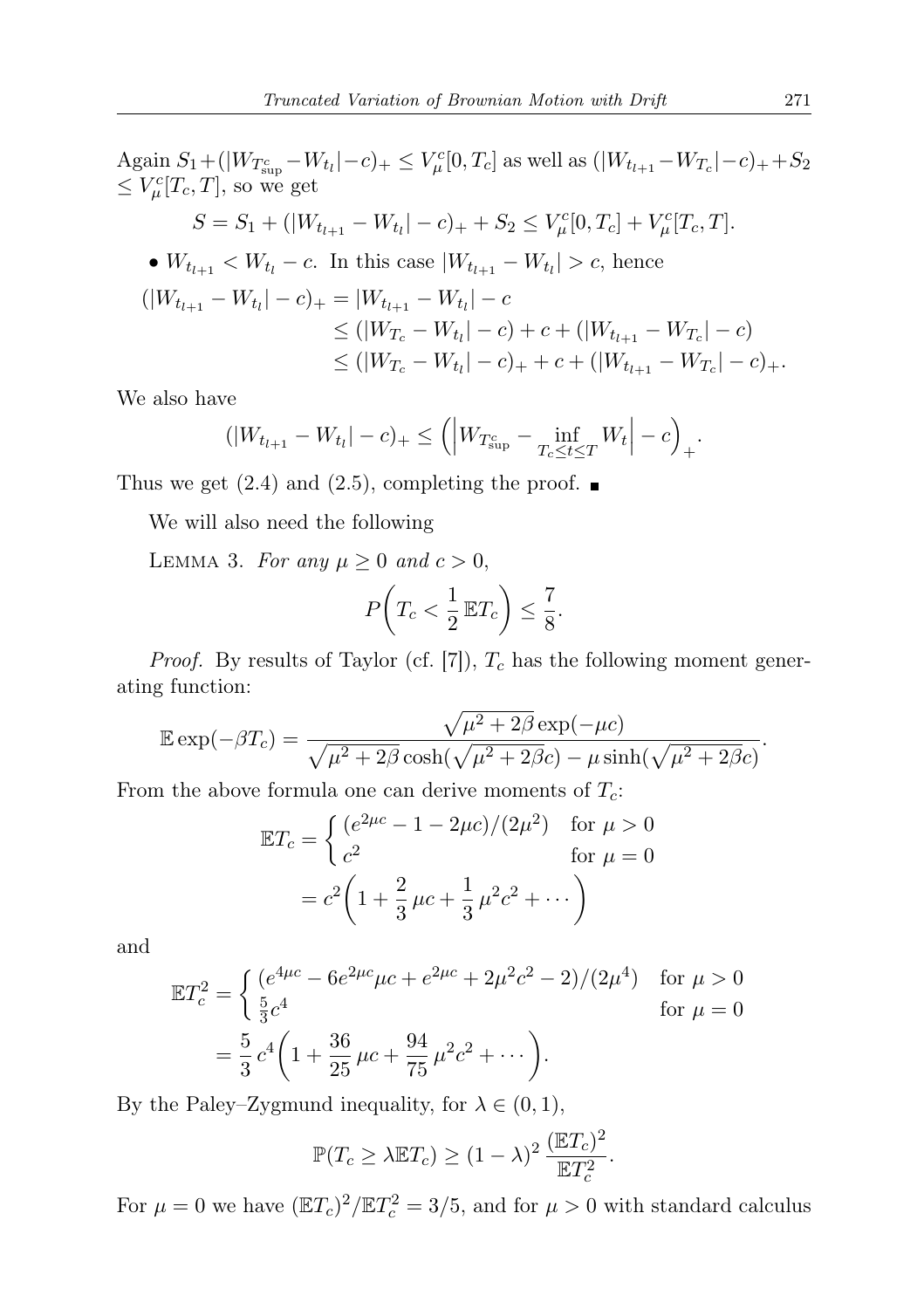one can show that

$$
\frac{(\mathbb{E}T_c)^2}{\mathbb{E}T_c^2} = \frac{1}{2} \frac{(e^{2\mu c} - 1 - 2\mu c)^2}{e^{4\mu c} - 6e^{2\mu c}\mu c + e^{2\mu c} + 2\mu^2 c^2 - 2} \ge \frac{1}{2}.
$$

Finally, from the above inequalities, for  $\lambda = 1/2$  we obtain

$$
\mathbb{P}\left(T_c < \frac{1}{2}\mathbb{E}T_c\right) = 1 - \mathbb{P}\left(T_c \ge \frac{1}{2}\mathbb{E}T_c\right) \le 1 - \frac{1}{4}\frac{1}{2} = \frac{7}{8}.\blacksquare
$$

Now we are ready to prove estimates of  $\mathbb{E} V^c_{\mu}([0,T])$  for T comparable with  $\mathbb{E}T_c$ . We have

THEOREM 1. For any  $T \geq \frac{1}{2}$  $\frac{1}{2} \mathbb{E} T_c$ 

$$
\frac{1}{120} \left( \frac{c}{\mathbb{E}T_c} + \mu \right) T \leq \mathbb{E} V^c_{\mu}([0, T]) \leq 64 \left( \frac{c}{\mathbb{E}T_c} + \mu \right) T.
$$

*Proof.* First we estimate  $\mathbb{E} V^c_{\mu}[0,T]$  from above. Let us observe that  $V_{\mu}^{c}[0,T_c] = (W_{T_{\text{sup}}^c} - W_{T_{\text{inf}}^c} - c)_{+} \leq W_{T_{\text{sup}}^c}$ , since  $W_{T_{\text{inf}}^c} \geq -c$ . Now, from this, (2.2) and independence of  $(W_t - W_{T_c}, t \ge T_c)$  and  $T_c$  it follows that

$$
\mathbb{E}V_{\mu}^{c}([0,T]) \leq \mathbb{E}W_{T_{\sup}^{c}} + c + \mathbb{E}\left[V_{\mu}^{c}[T_{c},T]; T_{c} < \frac{1}{2}\mathbb{E}T_{c}\right]
$$
  
+ 
$$
\mathbb{E}\left[V_{\mu}^{c}[T_{c},T]; T_{c} \geq \frac{1}{2}\mathbb{E}T_{c}\right]
$$
  

$$
\leq \mathbb{E}W_{T_{\sup}^{c}} + c + \mathbb{E}V_{\mu}^{c}[0,T] \cdot \mathbb{P}\left(T_{c} < \frac{1}{2}\mathbb{E}T_{c}\right)
$$
  
+ 
$$
\mathbb{E}V_{\mu}^{c}\left[\frac{1}{2}\mathbb{E}T_{c}, T\right] \cdot \mathbb{P}\left(T_{c} \geq \frac{1}{2}\mathbb{E}T_{c}\right).
$$

Since  $\mathbb{E} W_{T_{\text{sup}}^c} = c + \mu \mathbb{E} T_c \geq c$  (cf. [7]), the last inequality and Lemma 3 give

$$
\mathbb{E}V_{\mu}^{c}([0,T]) \leq \frac{\mathbb{E}W_{T_{\sup}^{c}} + c}{\mathbb{P}(T_{c} \geq \frac{1}{2}\mathbb{E}T_{c})} + \mathbb{E}V_{\mu}^{c} \left[\frac{1}{2}\mathbb{E}T_{c}, T\right]
$$
  

$$
\leq \frac{2\mathbb{E}W_{T_{\sup}^{c}}}{1/8} + \mathbb{E}V_{\mu}^{c} \left[\frac{1}{2}\mathbb{E}T_{c}, T\right]
$$
  

$$
\leq 16\mathbb{E}W_{T_{\sup}^{c}} + \mathbb{E}V_{\mu}^{c} \left[\frac{1}{2}\mathbb{E}T_{c}, T\right].
$$

Applying shift invariance of  $V^c_\mu$  and iterating this inequality  $\lfloor 2T / \mathbb{E}T_c \rfloor$  times we get  $\mathbb{E} V^c_{\mu}([0,T]) \leq 16 \mathbb{E} W^c_{T^c_{\text{sup}}} \cdot (2T/\mathbb{E} T_c + 1)$ . Applying the identity  $\mathbb{E} W_{T_{\text{sup}}} = c + \mu \mathbb{E} T_c$  and the inequality  $\lfloor 2T / \mathbb{E} T_c \rfloor \geq 1$  we finally obtain

$$
\mathbb{E}V_{\mu}^{c}([0,T]) \leq 16\mathbb{E}W_{T_{\sup}^{c}} \cdot (\lfloor 2T/\mathbb{E}T_{c} \rfloor + 1)
$$
  

$$
\leq 16(c + \mu \mathbb{E}T_{c}) \frac{4T}{\mathbb{E}T_{c}} \leq 64\left(\frac{c}{\mathbb{E}T_{c}} + \mu\right)T.
$$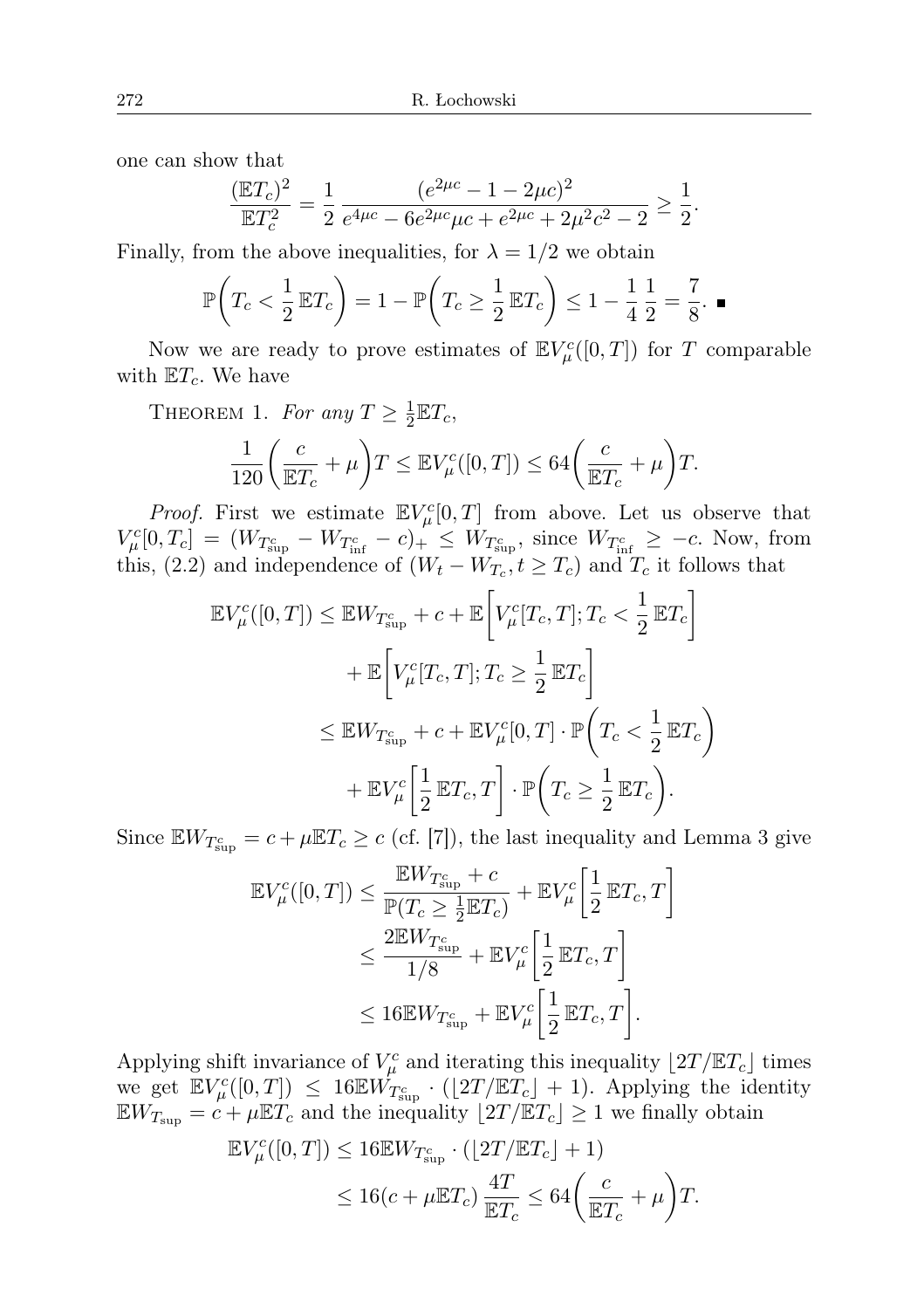In order to get an estimate from below let us divide  $[0, T]$  into  $\lfloor 2T / \mathbb{E} T_c \rfloor$ intervals of length  $\frac{1}{2}\mathbb{E}T_c: [0,T] = [0, \frac{1}{2}]$  $\frac{1}{2}\mathbb{E}T_c\big]\cup\big[\frac{1}{2}$  $\frac{1}{2}\mathbb{E}T_c$ ,  $\mathbb{E}T_c$   $\bigcup$   $\bigcup$   $\cdots$   $\bigcup$   $\bigl[\bigl[2T/\mathbb{E}T_c\bigr]\bigr]$ .  $\mathbb{E}T_c, T]$ . Let  $a_j = (j/2)\mathbb{E}T_c, j = 0, 1, \ldots, \lfloor 2T/\mathbb{E}T_c \rfloor, \Delta T = \frac{1}{2}$  $\frac{1}{2} \mathbb{E} T_c \geq \frac{1}{2}$  $\frac{1}{2}c^2$  and  $y=\frac{3}{2}$  $\frac{3}{2}c + \mu \Delta T$ . We have

$$
(2.6) \qquad \mathbb{E}V_{\mu}^{c}([0,T]) \geq \sum_{j=0}^{\lfloor 2T/\mathbb{E}T_{c}\rfloor -1} \mathbb{E}V_{\mu}^{c}([a_{j}, a_{j} + \Delta T])
$$

$$
\geq \sum_{j=0}^{\lfloor 2T/\mathbb{E}T_{c}\rfloor -1} \mathbb{E}\Big(\sup_{0\leq s\leq \Delta T} W_{a_{j}+s} - W_{a_{j}} - c\Big)_{+}
$$

$$
\geq \lfloor 2T/\mathbb{E}T_{c}\rfloor(y-c)\mathbb{P}\Big(\sup_{0\leq s\leq \Delta T} W_{s} \geq y\Big).
$$

For the process  $(W_t, t \geq 0)$  we have

(2.7) 
$$
\mathbb{P}(\sup_{0 \le s \le \Delta T} W_s \ge y) \ge \mathbb{P}(W_{\Delta T} \ge y) = \mathbb{P}(B_{\Delta T} \ge y - \mu \Delta T)
$$

$$
= \frac{1}{2} \operatorname{Erfc} \left( \frac{y - \mu \Delta T}{\sqrt{2\Delta T}} \right),
$$

where  $\text{Erfc}(x)$  is the complementary error function,  $\text{Erfc}(x) = \frac{2}{\sqrt{2}}$  $\frac{2}{\pi} \int_x^{\infty} e^{-t^2} dt$ . Since  $\Delta T \geq \frac{1}{2}$  $\frac{1}{2}c^2$  we have

(2.8) 
$$
\mathbb{P}\left(\sup_{0\leq s\leq \Delta T} W_s \geq y\right) \geq \frac{1}{2} \operatorname{Erfc}\left(\frac{\frac{3}{2}c + \mu\Delta T - \mu\Delta T}{\sqrt{c^2}}\right) = \frac{1}{2} \operatorname{Erfc}\left(\frac{3}{2}\right).
$$

Now, from (2.6) and (2.8) we get the estimate from below

$$
\mathbb{E}V_{\mu}^{c}([0,T]) \geq \lfloor 2T/\mathbb{E}T_{c} \rfloor(y-c)\mathbb{P}\Big(\sup_{0\leq s\leq \Delta T}W_{s} \geq y\Big)
$$
  

$$
\geq \frac{T}{\mathbb{E}T_{c}}\Big(\frac{3}{2}c + \frac{1}{2}\mu\mathbb{E}T_{c} - c\Big) \frac{1}{2}\operatorname{Erfc}\Big(\frac{3}{2}\Big)
$$
  

$$
= \frac{1}{4}\operatorname{Erfc}\Big(\frac{3}{2}\Big)\Big(\frac{c}{\mathbb{E}T_{c}} + \mu\Big)T \geq \frac{1}{120}\Big(\frac{c}{\mathbb{E}T_{c}} + \mu\Big)T.
$$

COROLLARY 1. For  $T \geq \frac{1}{2}$  $\frac{1}{2} \mathbb{E} T_c$ 

$$
\frac{1}{264} \left( \frac{1}{c} + \mu \right) T \leq \mathbb{E} V_{\mu}^{c}[0, T] \leq 64 \left( \frac{1}{c} + \mu \right) T.
$$

Proof. The upper bound follows immediately from Theorem 1 and the inequality

$$
\mathbb{E}T_c = \frac{e^{2\mu c} - 1 - 2\mu c}{2\mu^2} = c^2 \left(1 + \frac{2}{3}\mu c + \frac{1}{3}\mu^2 c^2 + \dots \right) \geq c^2.
$$

In order to prove the lower bound let us consider two cases.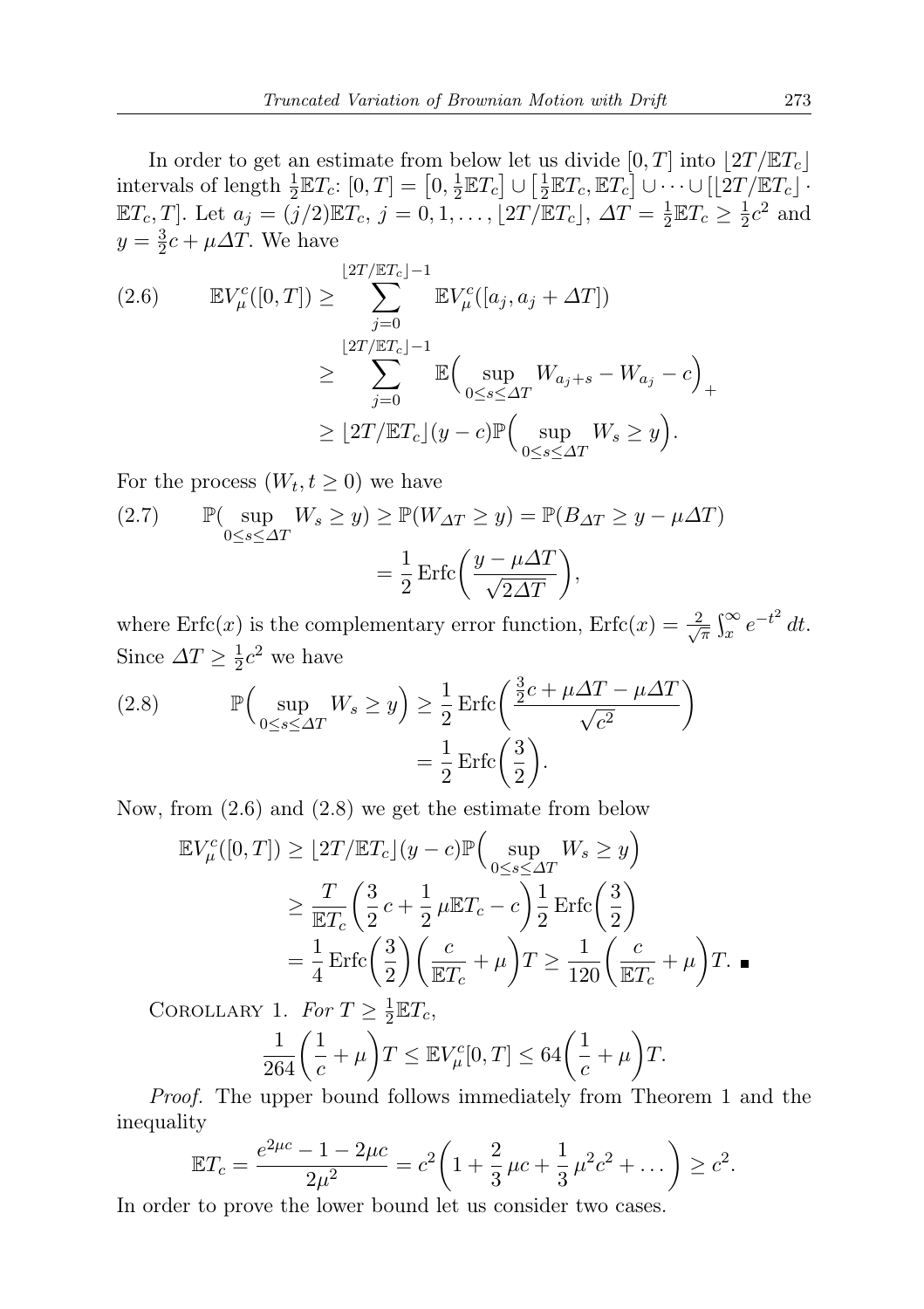•  $\mu c \geq 1$ . In this case we have  $1/c \leq \mu$  and, by Theorem 1,

$$
\mathbb{E}V_{\mu}^{c}[0,T] \ge \frac{1}{120} \mu T \ge \frac{1}{120} \left(\frac{1}{2} \frac{1}{c} + \frac{1}{2} \mu\right)T
$$
  
=  $\frac{1}{240} \left(\frac{1}{c} + \mu\right)T.$ 

•  $\mu c < 1$ . In this case, since  $\mathbb{E}T_c/c^2$  is an increasing function of  $\mu c$ , we have  $\mathbb{E}T_c/c^2 \le (e^2 - 1 - 2)/2 < 2.2$ . Thus  $c/\mathbb{E}T_c \ge 1/2.2c$ , and by Theorem 1,

$$
\mathbb{E}V_{\mu}^{c}[0,T] \ge \frac{1}{120} \left(\frac{1}{2.2c} + \mu\right)T \ge \frac{1}{120} \left(\frac{1}{2.2c} + \frac{1}{2.2}\mu\right)T
$$

$$
= \frac{1}{264} \left(\frac{1}{c} + \mu\right)T.
$$

3. Estimates for short time intervals. In order to prove estimates of  $V^c_\mu([0,T])$  for small Ts (smaller than  $\frac{1}{2}\mathbb{E}T_c$ ) we will need two more lemmas.

LEMMA 4. For any 
$$
T \le \frac{1}{2} \mathbb{E} T_c
$$
,  
\n
$$
\mathbb{E} \Big( \sup_{0 \le t \le T} W_t - \inf_{0 \le t \le T} W_t - c \Big)_{+} \le \mathbb{E} V^c_\mu([0, T])
$$
\n
$$
\le 16 \mathbb{E} \Big( \sup_{0 \le t \le T} W_t - \inf_{0 \le t \le T} W_t - c \Big)_{+}.
$$

Proof. The estimate from below is self-evident. In order to obtain the estimate from above we apply Lemma 1, Lemma 2, independence of  $(W_t - W_{T_c}, t \ge T_c)$  and  $T_c$ , and Lemma 3:

$$
\mathbb{E}V_{\mu}^{c}([0,T]) \leq \mathbb{E}(W_{T_{\sup}^{c}} - W_{T_{\inf}^{c}} - c)_{+}
$$
  
+ 
$$
\mathbb{E}\Big(W_{T_{\sup}^{c}} - \inf_{T_{c} \leq t \leq T} W_{t} - c\Big)_{+}
$$
  
+ 
$$
\mathbb{E}[V_{\mu}^{c}[T_{c},T]; T_{c} < T]
$$
  

$$
\leq 2\mathbb{E}\Big(\sup_{0 \leq t \leq T} W_{t} - \inf_{0 \leq t \leq T} W_{t} - c\Big)_{+}
$$
  
+ 
$$
\mathbb{E}V_{\mu}^{c}[T_{c},T] \cdot \mathbb{P}\Big(T_{c} < \frac{1}{2}\mathbb{E}T_{c}\Big)
$$
  

$$
\leq 2\mathbb{E}\Big(\sup_{0 \leq t \leq T} W_{t} - \inf_{0 \leq t \leq T} W_{t} - c\Big)_{+} + \frac{7}{8}\mathbb{E}V_{\mu}^{c}[0,T].
$$

Thus we get

$$
\mathbb{E}V^c_{\mu}([0,T]) \le 16\mathbb{E}\Big(\sup_{0\le t\le T}W_t - \inf_{0\le t\le T}W_t - c\Big)_{+}.\blacksquare
$$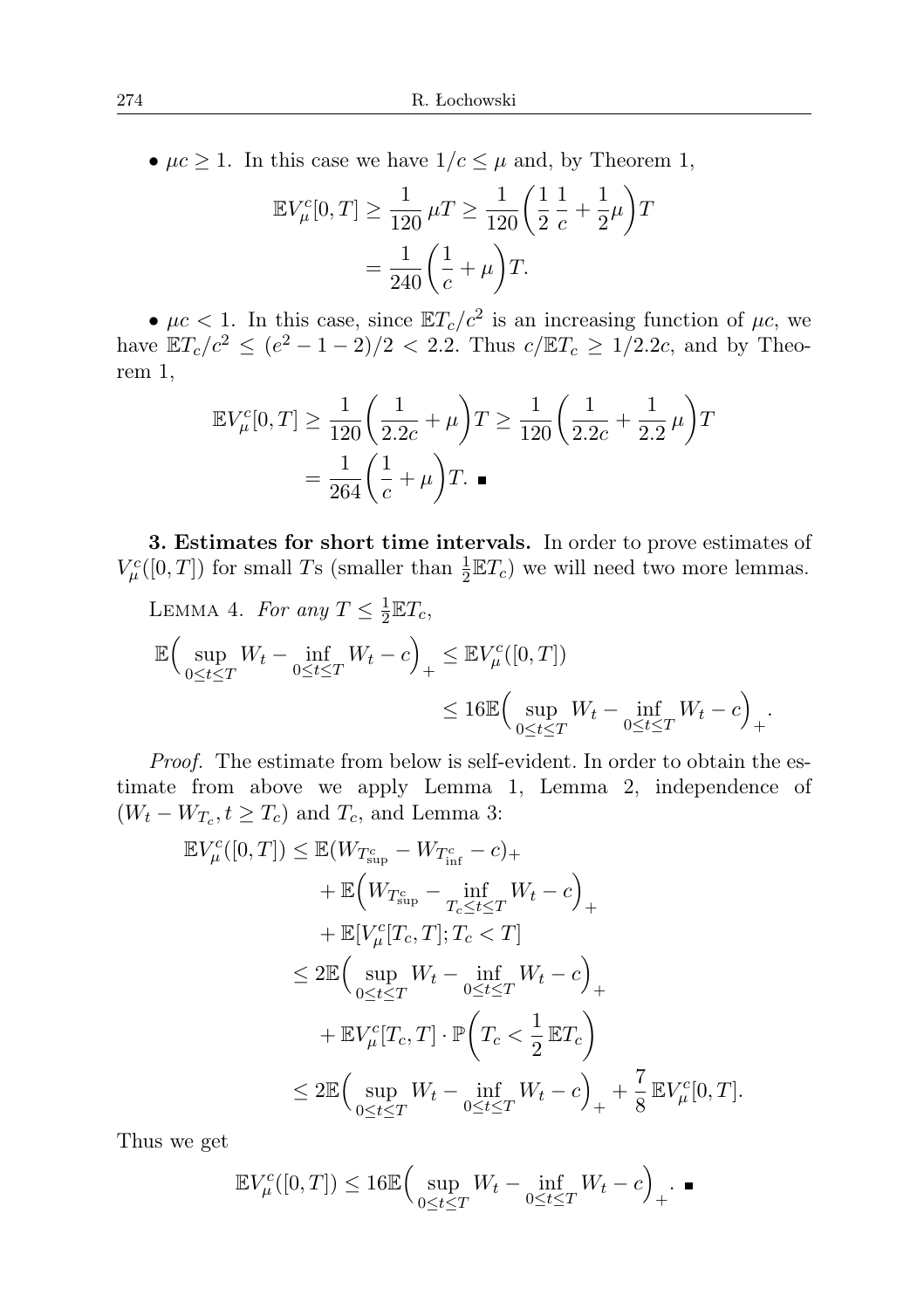LEMMA 5. If  $\sqrt{T} + \mu T \geq c$ , then 1  $\frac{1}{44} (2\sqrt{T} + \mu T - c) \leq \mathbb{E} \Big( \sup_{0 \leq t \leq c}$  $\sup_{0 \leq t \leq T} W_t - \inf_{0 \leq t \leq T} W_t - c$ +  $\leq 1.6(2\sqrt{T} + \mu T - c),$ 

and if 
$$
\sqrt{T} + \mu T < c
$$
, then  
\n
$$
\frac{1}{12} T^{3/2} \frac{e^{-(c-\mu T)^2/(2T)}}{(c-\mu T)^2} \le \mathbb{E} \Big( \sup_{0 \le t \le T} W_t - \inf_{0 \le t \le T} W_t - c \Big)_{+}
$$
\n
$$
\le 3.2 T^{3/2} \frac{e^{-(c-\mu T)^2/(2T)}}{(c-\mu T)^2}.
$$

*Proof.* Let us first consider the case  $\sqrt{T} + \mu T \ge c$ . We have  $\mathbb{E}$  (sup  $\sup_{0\leq t\leq T}W_t - \inf_{0\leq t\leq T}W_t - c$ +  $\leq \mathbb{E}$  sup  $\sup_{0\leq t\leq T} B_t - \inf_{0\leq t\leq T} B_t +$ √  $\overline{T} + \mu T - c$ +  $=\mathbb{E}(\sup)$  $\sup_{0\leq t\leq T} B_t - \inf_{0\leq t\leq T} B_t +$ √  $\overline{T} + \mu t - c$  $= (\sqrt{8/\pi} + 1)\sqrt{T} + \mu T - c$  $\leq 1.6(2\sqrt{T} + \mu t - c).$ 

In order to get the estimate from below we apply formula (2.7). We have  $\inf_{0 \leq t \leq T} W_t \leq W_0 = 0$ , so that

$$
\mathbb{E}\Big(\sup_{0\leq t\leq T} W_t - \inf_{0\leq t\leq T} W_t - c\Big)_{+}
$$
\n
$$
\geq (2\sqrt{T} + \mu T - c)\mathbb{P}\Big(\sup_{0\leq t\leq T} W_s \geq 2\sqrt{T} + \mu T\Big)
$$
\n
$$
\geq (2\sqrt{T} + \mu T - c)\frac{1}{2}\operatorname{Erfc}\left(\frac{2\sqrt{T} + \mu T - \mu T}{\sqrt{2T}}\right)
$$
\n
$$
= (2\sqrt{T} + \mu T - c)\frac{1}{2}\operatorname{Erfc}(\sqrt{2})
$$
\n
$$
\geq \frac{1}{44}(2\sqrt{T} + \mu T - c).
$$

In the case  $\sqrt{T} + \mu T < c$  we have to apply more exact formulae. For the estimate from below we calculate

$$
\mathbb{E}\Big(\sup_{0\leq t\leq T} W_t - \inf_{0\leq t\leq T} W_t - c\Big)_+ \geq \mathbb{E}\Big(\sup_{0\leq t\leq T} W_t - c\Big)_+ \n= \int\limits_c^\infty \mathbb{P}\Big(\sup_{0\leq t\leq T} W_s \geq y\Big) dy \n\geq \frac{1}{2} \int\limits_c^\infty \text{Erfc}\Big(\frac{y-\mu T}{\sqrt{2T}}\Big) dy.
$$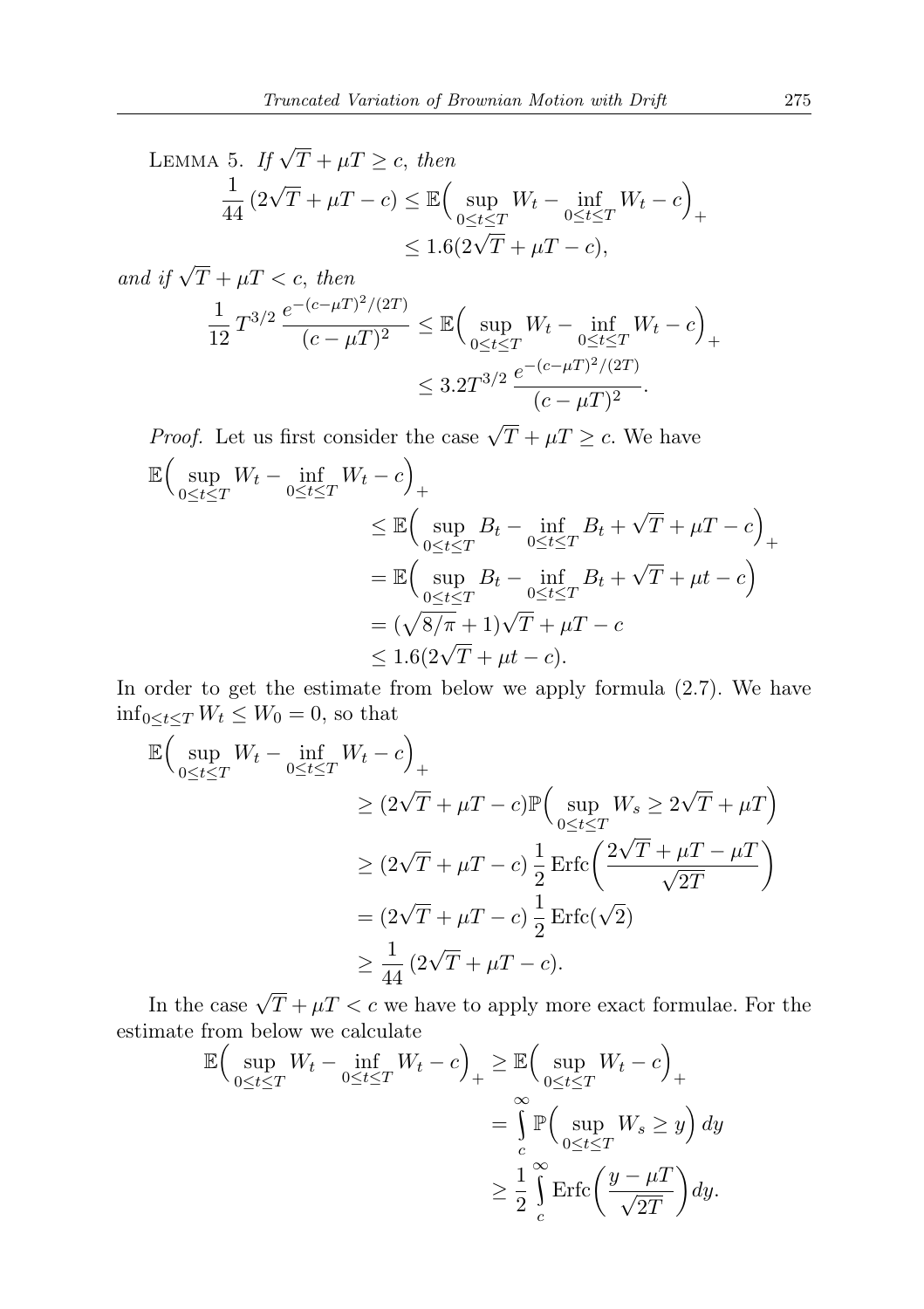For the estimate from above we use the following formula valid for a standard Brownian motion  $(B_t, t \ge 0)$  and  $y \ge 0$  (cf. [1] or [3]):

$$
\mathbb{P}\Big(\sup_{0\leq t\leq T} B_t - \inf_{0\leq t\leq T} B_t \geq y\Big) = 4\sum_{k=1}^{\infty} (-1)^{k+1} k \operatorname{Erfc}\bigg(\frac{ky}{\sqrt{2T}}\bigg).
$$

For  $k \geq 1$  and  $y \geq$ T we have

$$
\begin{split} \text{Erfc}\left(\frac{(2k+1)y}{\sqrt{2T}}\right) &= \frac{2}{\sqrt{\pi}} \int_{(2k+1)y/\sqrt{2T}}^{\infty} e^{-t^2} \, dt \\ &= \frac{2}{\sqrt{\pi}} \int_{2ky/\sqrt{2T}}^{\infty} e^{-(t+y/\sqrt{2T})^2} \, dt \\ &\le \frac{2}{\sqrt{\pi}} \int_{2ky/\sqrt{2T}}^{\infty} e^{-t^2 - 2k} \, dt \\ &\le \frac{2k}{2k+1} \, \text{Erfc}\left(\frac{2ky}{\sqrt{2T}}\right), \end{split}
$$

hence

$$
\mathbb{P}\Big(\sup_{0\leq t\leq T} B_t - \inf_{0\leq t\leq T} B_t \geq y\Big) \leq 4 \operatorname{Erfc}\left(\frac{y}{\sqrt{2T}}\right)
$$

and

$$
\mathbb{E}\Big(\sup_{0\leq t\leq T} W_t - \inf_{0\leq t\leq T} W_t - c\Big)_+ \leq \mathbb{E}\Big(\sup_{0\leq t\leq T} B_t - \inf_{0\leq t\leq T} B_t + \mu T - c\Big)_+ \n= \int_{c-\mu T}^{\infty} \mathbb{P}\Big(\sup_{0\leq t\leq T} B_t - \inf_{0\leq t\leq T} B_t \geq y\Big) dy \n\leq 4 \int_{c-\mu T}^{\infty} \text{Erfc}\Big(\frac{y}{\sqrt{2T}}\Big) dy \n= 4 \int_{c}^{\infty} \text{Erfc}\Big(\frac{y - \mu T}{\sqrt{2T}}\Big) dy.
$$

The last step is to estimate

$$
\int_{c}^{\infty} \text{Erfc}\left(\frac{y-\mu T}{\sqrt{2T}}\right) dy = \sqrt{2T} \int_{(c-\mu T)/\sqrt{2T}}^{\infty} \text{Erfc}(z) dz
$$

for  $c \geq \mu T +$ T. The known estimate

$$
\frac{2}{\sqrt{\pi}} \frac{e^{-d^2}}{d + \sqrt{d^2 + 2}} < \text{Erfc}(d) \le \frac{2}{\sqrt{\pi}} \frac{e^{-d^2}}{d + \sqrt{d^2 + \pi/4}}
$$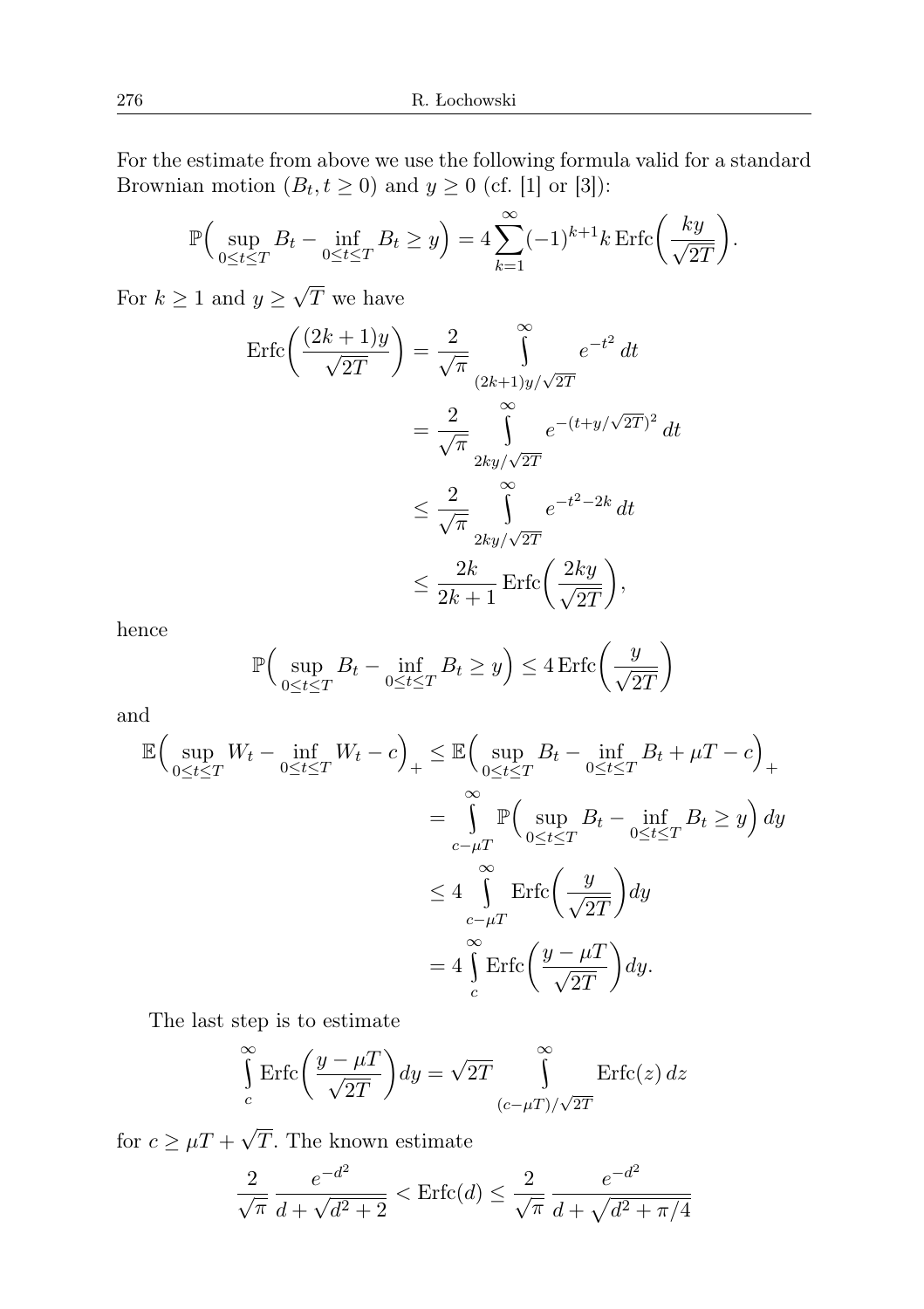for  $d \ge 0$  (cf. [5]) and the equality  $\int_{d}^{\infty} \text{Erfc}(z) dz = e^{-d^2}/\sqrt{\pi} - d \text{Erfc}(d)$  for  $d \geq 1/\sqrt{2}$  yield

$$
\int_{d}^{\infty} \text{Erfc}(z) dz \ge \frac{e^{-d^2}}{\sqrt{\pi}} - \frac{2}{\sqrt{\pi}} \frac{e^{-d^2} d}{d + \sqrt{d^2 + \pi/4}}
$$

$$
= \frac{e^{-d^2}}{d^2} \frac{\sqrt{\pi}}{4(1 + \sqrt{1 + \pi/(4d^2)})^2} \ge \frac{1}{16} \frac{e^{-d^2}}{d^2}
$$

and

$$
\int_{d}^{\infty} \text{Erfc}(z) dz \le \frac{e^{-d^2}}{\sqrt{\pi}} - \frac{2}{\sqrt{\pi}} \frac{e^{-d^2} d}{d + \sqrt{d^2 + 2}}
$$

$$
= \frac{e^{-d^2}}{d^2} \frac{2}{\sqrt{\pi}(1 + \sqrt{1 + 2/d^2})^2} \le \frac{1}{2\sqrt{\pi}} \frac{e^{-d^2}}{d^2}.
$$

Putting together the above inequalities for  $d = (c - \mu T)/\sqrt{ }$  $2T > 1/$ √ 2 we finally get the assertion.  $\blacksquare$ 

REMARK 1. In the proof above we could have tried to use the exact formula for  $\mathbb{E}(\sup_{0 \leq t \leq T} W_t - \inf_{0 \leq t \leq T} W_t - c)$ , since the formula for  $\mathbb{P}(\sup_{0\leq t\leq T}W_t-\inf_{0\leq t\leq T}W_t\geq y)$  is known (cf. [1], [2] or [6]); however, we preferred to avoid this because the latter formula seems much more complicated than the one for  $B_t$ .

Lemmas 4 and 5 immediately yield

THEOREM 2. If 
$$
c - \mu T \leq \sqrt{T} < \sqrt{\frac{1}{2} \mathbb{E} T_c}
$$
 then  
\n
$$
\frac{1}{44} (2\sqrt{T} + \mu T - c) \leq \mathbb{E} V_{\mu}^{c}([0, T]) \leq 26(2\sqrt{T} + \mu T - c),
$$
\nand if  $\sqrt{T} < \min \{c - \mu T, \sqrt{\frac{1}{2} \mathbb{E} T_c}\}$  then  
\n
$$
\frac{1}{12} T^{3/2} \frac{e^{-(c - \mu T)^2/(2T)}}{(c - \mu T)^2} \leq \mathbb{E} V_{\mu}^{c}([0, T]) \leq 52T^{3/2} \frac{e^{-(c - \mu T)^2/(2T)}}{(c - \mu T)^2}.
$$
\nCombining Corollary 1 and Theorem 2 we get  
\nCOROLLARY 2. Set  $\chi(c, \mu) = \sqrt{\mathbb{E} T_c} = c\sqrt{1 + \frac{2}{3}\mu c + \frac{1}{3}\mu^2 c^2 + \cdots}.$   
\n• If  $\sqrt{T} \geq \chi(c, \mu)$ , then  
\n
$$
\frac{1}{264} \left(\frac{1}{c} + \mu\right) T \leq \mathbb{E} V_{\mu}^{c}[0, T] \leq 64 \left(\frac{1}{c} + \mu\right) T.
$$

• If 
$$
c - \mu T \le \sqrt{T} < \chi(c, \mu)
$$
, then  
\n
$$
\frac{1}{747} (2\sqrt{T} + \mu T - c) \le \mathbb{E} V_{\mu}^{c}[0, T] \le 340 (2\sqrt{T} + \mu T - c).
$$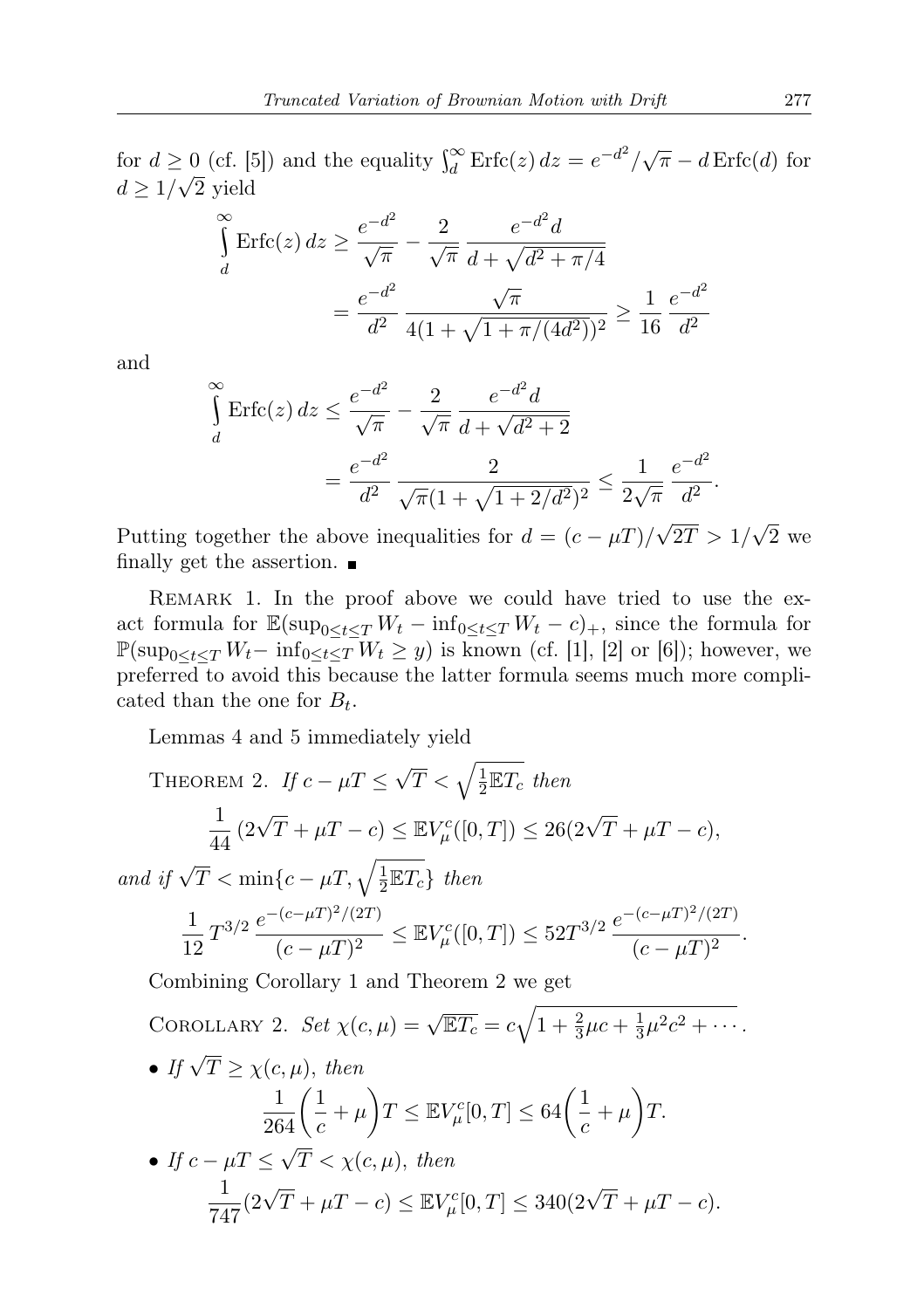• If  $\sqrt{T} < c - \mu T$ , then 1  $\frac{1}{227} T^{3/2} \frac{e^{-(c-\mu T)^2/(2T)}}{(c-\mu T)^2}$  $\frac{(-c - \mu T)^2/(2T)}{(c - \mu T)^2} \leq \mathbb{E} V_\mu^c[0, T] \leq 493 T^{3/2} \frac{e^{-(c - \mu T)^2/(2T)}}{(c - \mu T)^2}$  $\frac{1}{(c - \mu)^2}$ .

*Proof.* The estimates for  $\sqrt{T} \ge \chi(c, \mu)$  follow from Corollary 1. By The-*Proof.* The estimates for  $\sqrt{I} \geq \chi(c, \mu)$  follow from Corollary 1. By Theorem 2 we need only prove that if  $\max\{c - \mu T, \chi(c, \mu)/\sqrt{2}\} \leq \sqrt{T} \leq \chi(c, \mu)$ , then

(3.1) 
$$
\frac{1}{747} (2\sqrt{T} + \mu T - c) \leq \mathbb{E} V_{\mu}^{c}[0, T] \leq 340(2\sqrt{T} + \mu T - c),
$$

and if  $\chi(c,\mu)/$  $2\leq$  $T < c - \mu T$ , then

$$
(3.2) \qquad \frac{1}{227} T^{3/2} \frac{e^{-(c-\mu T)^2/(2T)}}{(c-\mu T)^2} \leq \mathbb{E} V^c_\mu[0,T] \leq 493 T^{3/2} \frac{e^{-(c-\mu T)^2/(2T)}}{(c-\mu T)^2}.
$$

In order to prove the lower bound in (3.1) let us notice that for  $T \geq$  $\chi^2(c,\mu)/2 \geq c^2/2$  we have  $1/c \geq 1/\sqrt{2T}$ , and by Corollary 1,

$$
\mathbb{E}V_{\mu}^{c}[0,T] \ge \frac{1}{264} \left(\frac{1}{c} + \mu\right)T \ge \frac{1}{264} \left(\frac{1}{\sqrt{2T}} + \mu\right)T
$$
  
=  $\frac{1}{264} \left(\frac{1}{\sqrt{2}}\sqrt{T} + \mu T\right) \ge \frac{1}{747} (2\sqrt{T} + \mu T - c).$ 

To prove the upper bound we consider two cases.

•  $\mu c \ge 1$ . In this case  $1/c \le \mu$ . By Corollary 1, since  $\sqrt{2}$ .<br>∙ √  $T \geq c$  we have  $\mathbb{E} V_\mu^c[0,T] \leq \frac{1}{64} \bigg( \frac{1}{c}$  $\frac{1}{c} + \mu \left( T \leq \frac{1}{32} \right)$  $\frac{1}{32}\mu T \leq \frac{1}{32}$  $\frac{1}{32}(2\sqrt{T} + \mu T - c).$ 

•  $\mu c < 1$ . In this case, since  $\chi^2(c,\mu)/c^2 = (e^{2\mu c} - 1 - 2\mu c)/(2\mu^2 c^2)$  is an increasing function of  $\mu c$  and  $T \leq \chi^2(c, \mu)$  we have

$$
\frac{T}{c} \le c \frac{\chi^2(c,\mu)}{c^2} \le c \frac{e^2 - 1 - 2}{2} < 2.2c.
$$

Now, by Corollary 1 and the inequality  $c \leq$  $\overline{2}$  $T,$ 

$$
\mathbb{E}V_{\mu}^{c}[0,T] \leq 64\left(\frac{1}{c} + \mu\right)T \leq 64(2.2c + \mu T)
$$
  
\n
$$
\leq 64(2.2\sqrt{2}\sqrt{T} + \mu T)
$$
  
\n
$$
\leq \frac{64 \cdot 2.2\sqrt{2}}{2 - \sqrt{2}}((2 - \sqrt{2})\sqrt{T} + \mu T + \sqrt{2}\sqrt{T} - c)
$$
  
\n
$$
\leq 340(2\sqrt{T} + \mu T - c).
$$

Now let us prove (3.2). Again, for  $T \geq \chi^2(c,\mu)/2$  we have  $1/c \geq 1/2$ √  $^{\prime}2T,$ Now let us prove (3.2). Again, for  $I \geq \chi$  (c,  $\mu$ )/2 we have  $I/C \geq I/\sqrt{2}I$ , and by Corollary 1 and the inequality  $\sqrt{T} < c - \mu T$  we have  $e^{-(c-\mu T)^2/(2T)} \leq$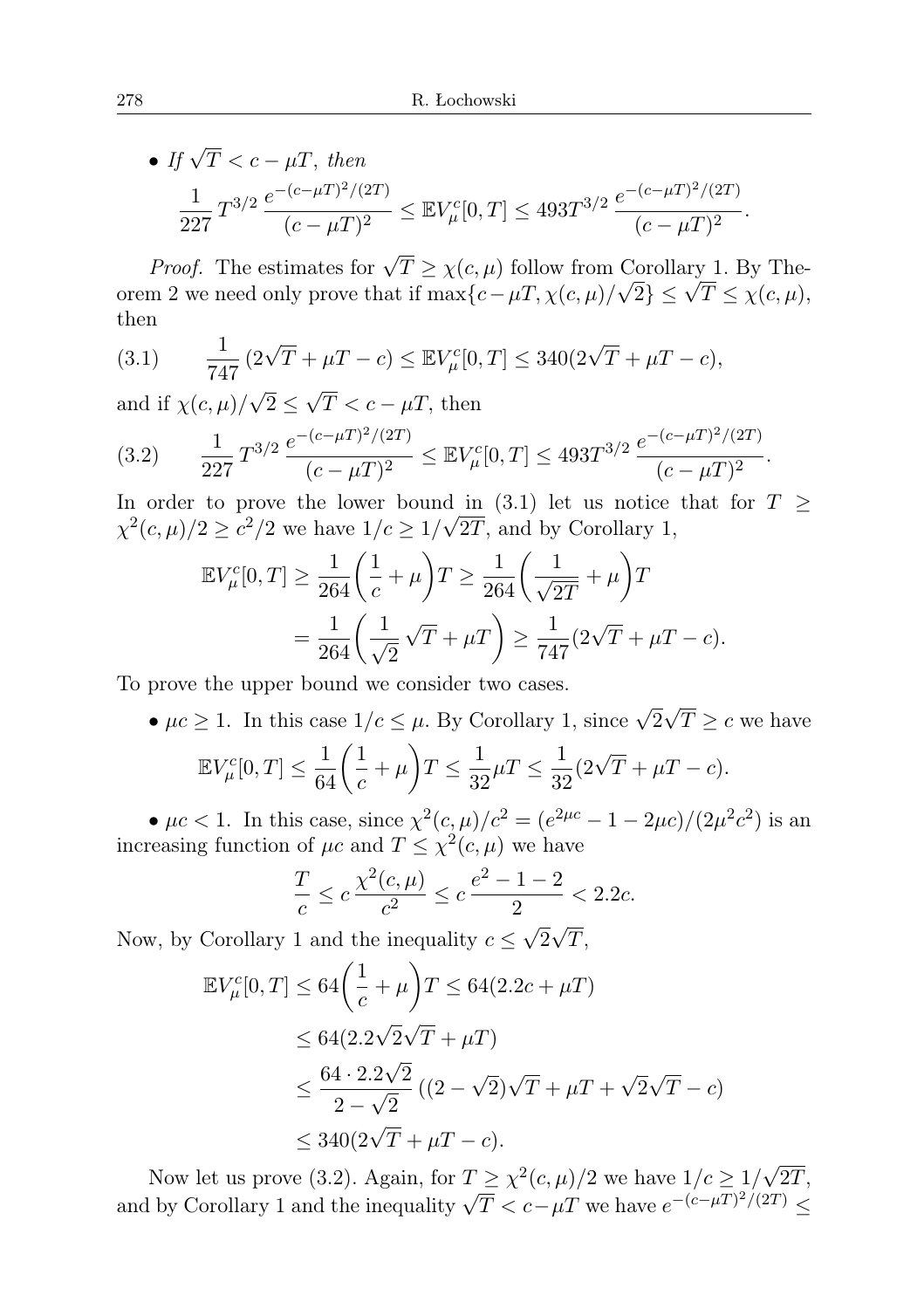$e^{-1/2}$ , so

$$
\mathbb{E}V_{\mu}^{c}[0,T] \ge \frac{1}{264} \left(\frac{1}{c} + \mu\right)T \ge \frac{1}{264} \left(\frac{1}{\sqrt{2T}} + \mu\right)T
$$
  

$$
\ge \frac{1}{264\sqrt{2}} \sqrt{T} \ge \frac{1}{264\sqrt{2} e^{-1/2}} T^{3/2} \frac{e^{-(c-\mu T)^2/(2T)}}{(c-\mu T)^2}
$$
  

$$
\ge \frac{1}{227} T^{3/2} \frac{e^{-(c-\mu T)^2/(2T)}}{(c-\mu T)^2}.
$$

In order to prove the upper bound let us observe that  $c/\sqrt{2} \leq$ √  $T < c - \mu T$ , so  $(c - \mu)$ / ro  $T \leq$ √  $2, T/c \leq$ √ T and  $\mu$ T <  $(1-1)$ √ 2)c. By Corollary 1,

$$
\mathbb{E}V_{\mu}^{c}[0,T] \leq 64\left(\frac{1}{c} + \mu\right)T \leq 64(\sqrt{T} + (1 - 1/\sqrt{2})c)
$$
  

$$
\leq 64(\sqrt{T} + (1 - 1/\sqrt{2})\sqrt{2}\sqrt{T})
$$
  

$$
= 64\sqrt{2}\sqrt{T} \leq 64\sqrt{2}\sqrt{T} 2e^{-\frac{e^{-(c-\mu T)^{2}/(2T)}}{((c-\mu T)/\sqrt{T})^{2}}}
$$
  

$$
\leq 493T^{3/2}\frac{e^{-(c-\mu T)^{2}/(2T)}}{(c-\mu T)^{2}}.\blacksquare
$$

4. Appendix. Now we will explain how truncated variation appears in the upper bound of return from trading a single asset in a geometric Brownian motion model. Let us assume that the dynamics of the prices  $P_t$ of some financial asset (e.g. stock) is  $P_t = \exp(\mu t + \sigma B_t)$ . We are interested in the maximal possible profit coming from trading this single instrument during the time interval  $[0, T]$ . This means that we buy the instrument at times  $0 \le t_{b_1} < \cdots < t_{b_n} < T$  and sell it at times  $t_{s_1} < \cdots < t_{s_n} \le T$ , such that  $t_{b_1} < t_{s_1} < t_{b_2} < t_{s_2} < \cdots < t_{b_n} < t_{s_n}$ , in order to obtain the maximal possible profit.

Furthermore, we assume that for every transaction we have to pay a flat commission and  $\gamma$  is the fraction of the transaction value paid for the commission.

The maximal possible rate of return from our strategy is

$$
\sup_{n} \sup_{0 \le t_{b_1} < t_{s_1} < \dots < t_{b_n} < t_{s_n} \le T} \frac{P_{t_{s_1}}}{P_{t_{b_1}}} \frac{1 - \gamma}{1 + \gamma} \dots \frac{P_{t_{s_n}}}{P_{t_{b_n}}} \frac{1 - \gamma}{1 + \gamma} - 1.
$$

Indeed, if at time  $t_{b_1}$  we buy e.g.  $n_1$  stocks for  $P_{t_{b_1}}$ , then we have to invest  $n_1 \cdot P_{t_{b_1}} \cdot (1 + \gamma)$ . At time  $t_{s_1}$  we sell  $n_1$  stocks and after paying commission we obtain  $n_1 \cdot P_{t_{s_1}} \cdot (1 - \gamma)$ . The rate of return from these two tradings equals  $\frac{P_{ts_1}}{P_{ts_1}}$  $P_{t_{b_1}}$  $\frac{1-\gamma}{1+\gamma} - 1$ . We again invest the money obtained and after *n* transactions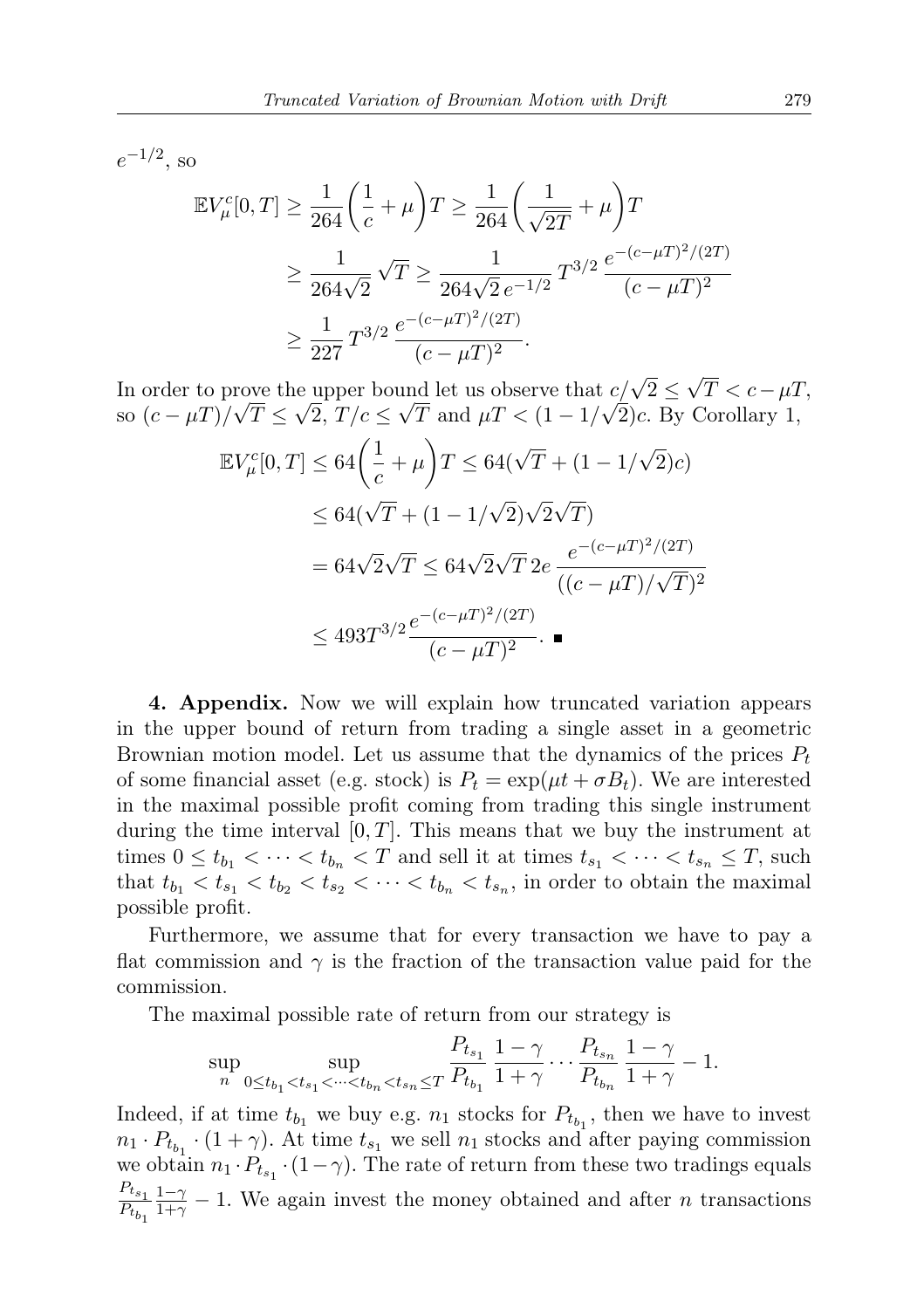we get the rate of return

$$
\prod_{i=1}^n\left\{\frac{P_{t_{s_i}}}{P_{t_{b_i}}}\frac{1-\gamma}{1+\gamma}\right\}-1.
$$

Let  $M_n$  be the set of all partitions

 $\pi = \{0 \leq t_{b_1} < t_{s_1} < \cdots < t_{b_n} < t_{s_n} \leq T\}.$ 

To see that  $\exp(\sigma V_{\mu/\sigma}^{c/\sigma}[0,T]) - 1$  with  $c = \ln \frac{1+\gamma}{1-\gamma}$  is an upper bound for the rate of return let us compute

$$
\sup_{n} \sup_{M_n} \prod_{i=1}^{n} \left\{ \frac{P_{t_{s_i}}}{P_{t_{b_i}}} \frac{1-\gamma}{1+\gamma} \right\} = \sup_{n} \sup_{M_n} \prod_{i=1}^{n} \left\{ \frac{\exp(\mu t_{s_i} + \sigma B_{t_{s_i}})}{\exp(\mu t_{b_i} + \sigma B_{t_{b_i}})} e^{-c} \right\}
$$
  
\n
$$
= \sup_{n} \sup_{M_n} \exp \left( \sigma \sum_{i=1}^{n} \left\{ \left( \frac{\mu}{\sigma} t_{s_i} + B_{t_{s_i}} \right) - \left( \frac{\mu}{\sigma} t_{b_i} + B_{t_{b_i}} \right) - \frac{c}{\sigma} \right\} \right)
$$
  
\n
$$
= \exp \left( \sigma \sup_{n} \sup_{M_n} \sum_{i=1}^{n} \left\{ \left( \frac{\mu}{\sigma} t_{s_i} + B_{t_{s_i}} \right) - \left( \frac{\mu}{\sigma} t_{b_i} + B_{t_{b_i}} \right) - \frac{c}{\sigma} \right\} \right)
$$
  
\n
$$
\leq \exp(\sigma V_{\mu/\sigma}^{c/\sigma}[0, T]).
$$

This gives the bound claimed.

Remark 2. We have proved that the maximal possible rate of return is bounded by the exponential moment of the truncated variation with the appropriate truncation level  $c$ . It is possible to prove, using similar techniques to the proof of Theorem 1, that the exponential moment of the truncated variation is finite. However, no bounds for the exponential moment and even for moments of order greater than one are known to the author.

Acknowledgements. I would like to express my gratitude to Prof. Krzysztof Oleszkiewicz for reading the first draft of this paper and for encouragement to submit it.

## References

- [1] A. N. Borodin and P. Salminen, Handbook of Brownian Motion. Facts and Formulae, Probab. Appl., Birkhäuser, Basel, 1996.
- [2] K. S. Chong, R. Cowan and L. Horst, The ruin problem and cover times of asymmetric random walks and Brownian motions, Adv. Appl. Probab. 32 (2000), 177–192.
- [3] W. Feller, The asymptotic distribution of the range of sums of independent random variables, Ann. Math. Statist. 22 (1952), 427–432.
- [4] P. Lévy, Le mouvement brownien plane, Amer. J. Math. 62 (1940), 487–550.
- [5] H. O. Pollak, A remark on "Elementary inequalities for Mills' ratio" by Yûsaku Komatu, Rep. Statist. Appl. Res. Un. Jap. Sci. Engrs. 4 (1955–57), 110.
- [6] E. Tanré and P. Vallois, Range of Brownian motion with drift, J. Theoret. Probab. 19 (2006), 45–69.